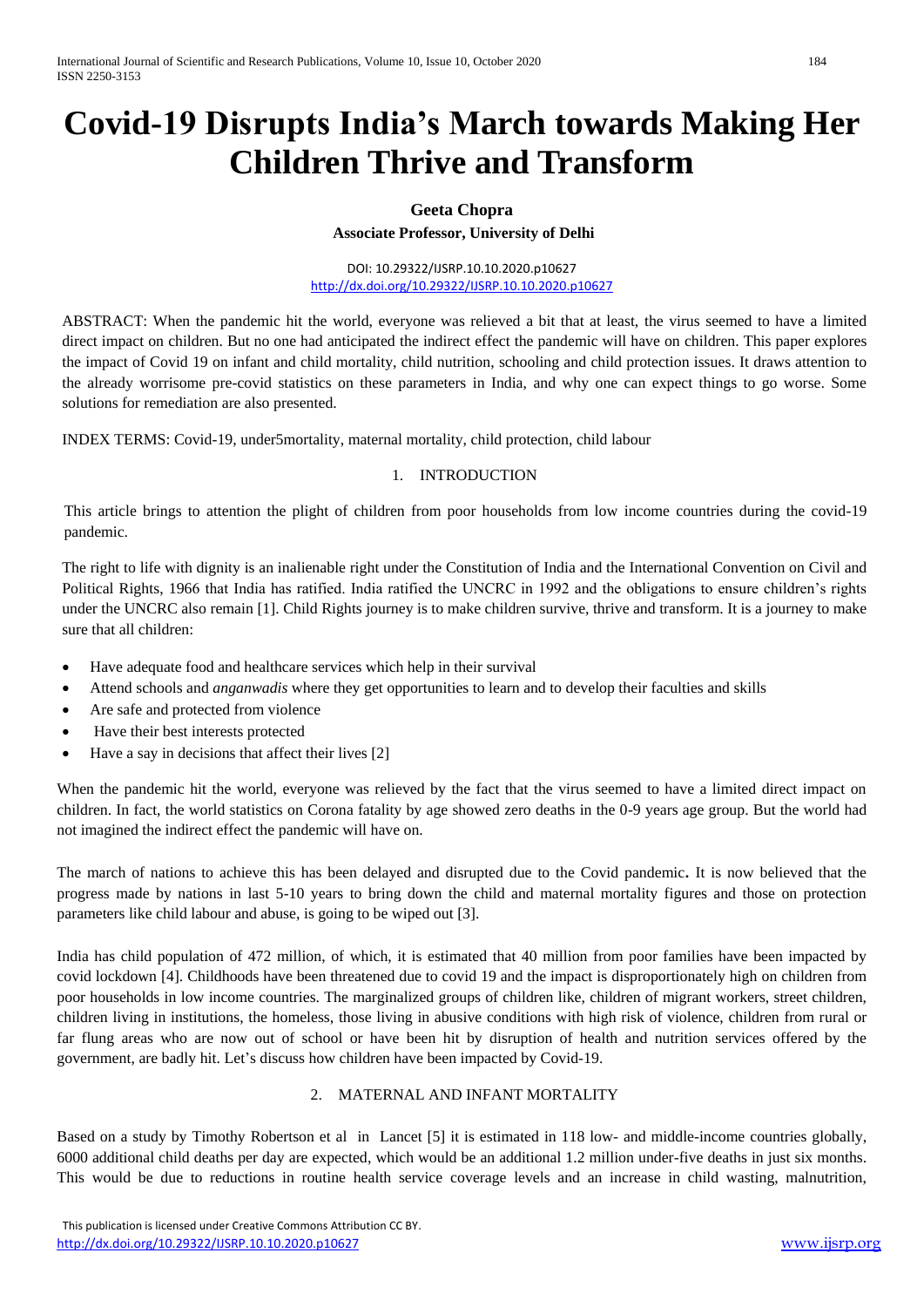disruption of nutrition services, disruption of medical and food supply chains and health workers engaged in corona related work across the country.

The first comprehensive estimate of district-level trends of child mortality in India published in The Lancet and EClinicalMedicine, stated that if the trends observed up to 2017 were to continue, India would meet the SDG 2030 under-5 Mortality Rate (U5MR) target [6]. The study stated that the under- five Mortality Rate (U5MR) dropped in India since 2000 by 49 per cent. There were 1.04 million under-five deaths in India in 2017, while in 2000, there were 2.24 million under-five deaths. Now, with Covid pandemic, UNICEF estimates 440,000 children will be affected in South Asia over the next six months of which as many as 3,00,000 children would be in India alone owing to the lockdown, the pandemic continues to weaken health systems and disrupt routine services across the region," UNICEF said in a statement[7]. The gains in child mortality will be reversed due to thousands of additional child deaths.

Of 1.04 under 5 deaths in India in 2017, there were 0.57 million neonatal deaths in 2017, down from 1.02 million neonatal deaths in 2000. The NMR has dropped by 38 per cent from 2000 -2017. Now, this progress made gets negated. As per estimates of UNICEF, 20 million babies are expected to be born in India between March-December 2020 [3, 8]. In pre-covid times, pregnant women from across the country in India from poor households visited *anganwadis* and PHC to avail ante-natal check ups three times during pregnancy (more than 50% women got all ANC checkups done). During these ANC checkups, regular monitoring of weight was done, blood pressure checked and routine urine and blood test done. Pregnant women were given Iron and Folic acid tablets along with Calcium. These women also received supplementary nutrition from the AWCs along with nutrition counselling. They received two shots of tetanus toxoid vaccination. The TT injections were a big intervention in preventing neonatal tetanus and helped in reducing neonatal and maternal mortality. As is clear, the services at the *anganwadis* and MCH centres got disrupted during covid. Additionally, rather than attending to their routine health care duties at AWCs and MCH centres, health functionaries were being involved in emergency Covid duties like, taking temperature, quarantine centre management and contact tracing etc.

Furthermore, due to lockdown and transport being unavailable<sup>[3]</sup>, it became a challenge for pregnant women to reach health facilities on time for child birth. As per UNICEF [9], the rate of institutional deliveries in India was 79% and Maternal Mortality ratio was 145. Covid is likely to decrease institutional deliveries further. Lowering of institutional deliveries will have a negative bearing on neonatal and infant survival. When an infant is delivered at an institution, she is weighed first and then she receives BCG, Oral polio vaccine and Hepatitis-B vaccines at birth. If the child is premature or is of low birth weight, child is kept in nursery or a NICU, if needed. There is birth registration also done, so child becomes eligible for availing government facilities and services. As per NHFS-4, the birth registration rate was 80%, which will most likely go down. It is quite obvious that a large number of newborns during covid times are going to miss on these important vaccinations, and access to many services, hence increasing mortality and morbidity.

With Covid happening, Timothy Roberts et al [5] estimate that the decline in healthcare would result in additional 39% maternal deaths due to pregnancy & child birth related causes in 6 months. With health facilities closed or offering emergency services only, the use of contraceptive is also likely to go down. So, we can expect an increase in unwanted births. We need urgent measures to contain child and maternal mortality!

#### **3.** NUTRITION AND HEALTH

UNICEF reports that 368 million children in 143 countries are unable to access meals from schools due to closure of schools [10]. If we look at the situation in India, with AWC closure, this regular source of daily

school closure, this too has got disrupted. This is going to directly impact the nutrition levels of children and in long term effect cognitive development, concentration and learning outcomes. As per NHFS-4 [11], in India 38% children under 5 years who are stunted (height for age), 28% wasted (weight for height) and 36% underweight (weight for age). It is not hard to understand where further malnutrition levels are going to reach in the prevailing conditions.

The Immunization status of children in India as per NHFS-4 was - 62% children (12-24 months) are fully immunized. WHO reports that covid 19 is going to lead to a spike in measles among young children as measles immunization has been suspended in 37 countries and will not be reaching 117 m children, missing out on life saving vaccination [12]. Millions of children are in danger of missing life-saving vaccines against measles [13], diphtheria and polio due to disruptions in immunization service. Polio vaccination campaigns have been suspended worldwide, setting back the decades-long effort to eliminate the virus, and to tackle recent outbreaks of the vaccine-derived virus in Africa, East Asia and the Pacific.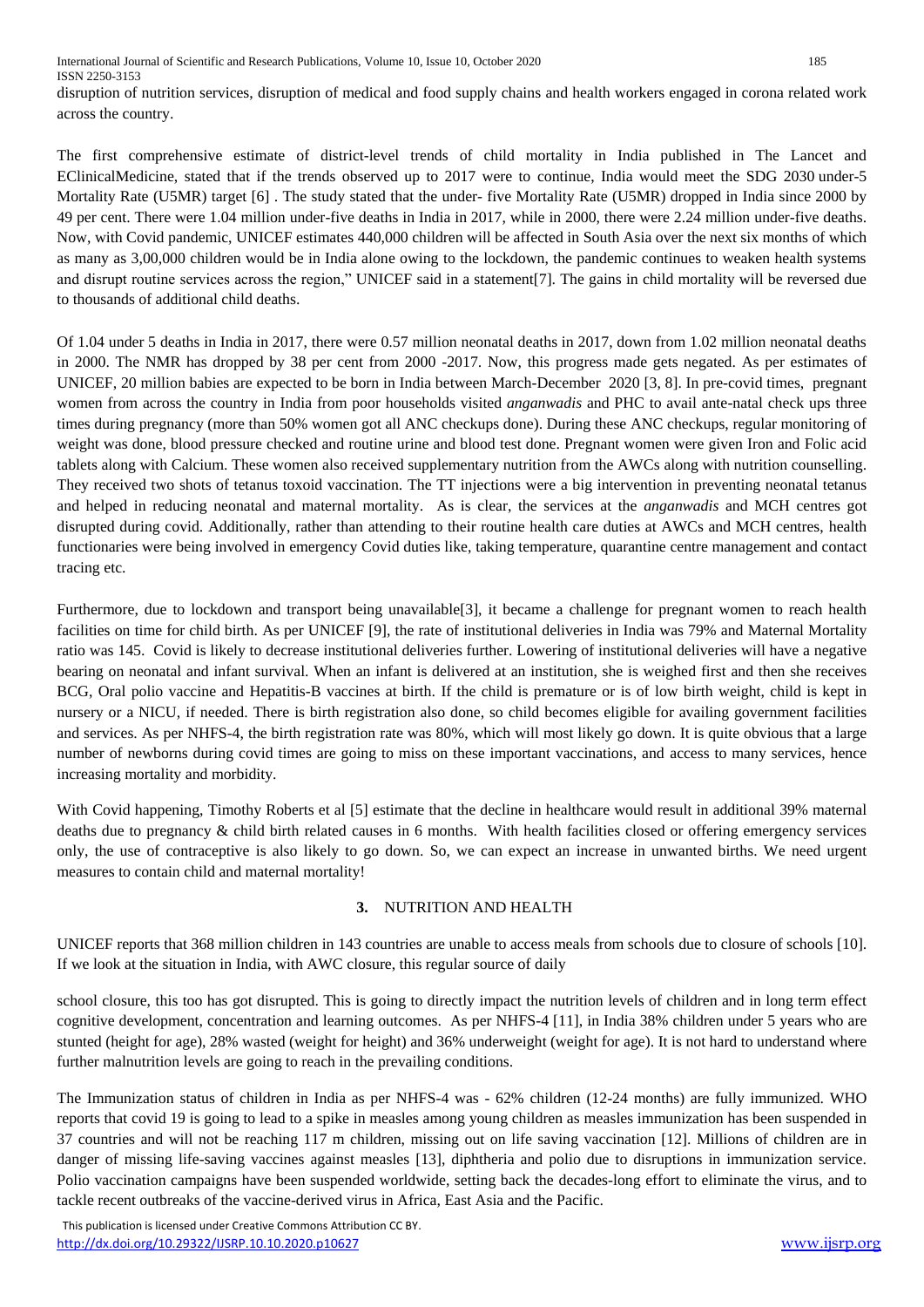#### 4. POVERTY

Another factor worth getting the attention of the readers is spike in poverty. IMF expects 3% fall in global income in 2020 due to lockdown and rising unemployment. Immediate loss of income often means families are less able to afford basics [14], including food and water, are less likely to access health care or education, and are more at risk of violence, exploitation and abuse.

As per Global multidimensional poverty index reported in 2018, India had 364 million people in poverty, of whom, 154 million are children [15]. As per Unicef Policy brief [16], an estimated 42-66 million children could fall into extreme poverty as a result of the crisis this year, adding to the estimated 386 million children already in extreme poverty in 2019.

### 5. SCHOOL CLOSURE AND DIGITAL DIVIDE

As per UNICEF Policy brief [16, 17], 188 countries have imposed countrywide school closures, affecting more than 1.5 billion children and youth. The potential losses that may accrue in learning for today's young generation, and for the development of their human capital, are hard to fathom. More than two-thirds of countries have introduced a national distance learning platform, but among low-income countries the share is only 30 percent. Before this crisis, almost one third of the world's young people were already digitally excluded.

#### 6. CHILD PROTECTION

UN warns, first rise in child labour in 2 decades globally likely. WHY? IMF indicates a rise in extreme poverty globally from 84 m to 132 m people. As per estimates, 1% increase in poverty leads to 0.7% increase in Child Labour as the number of children getting back to labour force is likely to shoot up due to poverty. Further exacerbating factors for global rise in child labour are likely illness/unemployment of parents, separation of the child from parent due to migration, death of parents, and many such reasons will necessitate children to step in as a bread winner. Another major factor is that school closure is likely to spike child labour. Even when schools start, parents may not be able to pay for it. Child labour robs children of childhood, exposes them to abuse, violence and exploitation. This is a real crisis for the children of the world.

During the lockdown everyone has been told to stay home. But what about the street children? Where do they go during the lockdown? According to one estimate, Delhi alone has more than 70,000 street children, who continue to be invisible.

Studies also show that when parents are without a job or a means of subsistence, it leads to frustration, and this is commonly vented out on the weak and meek. So, Covid has put children 'at risk' of increased violence at home. Confinement at home makes children soft targets.

Covid has also closed down child protection services or they are partially functional. Safe spaces where children participated and spoke freely, like schools, are also shut down. When children are at facility/zonal based quarantine, that context also reduces the safety net for them as they may be separated from parents or coping with misery. Limited support is available to already vulnerable groups of children like street children, those in institutions, in conflict with law, on the move and abandoned children. In India, CHILDLINE received 4.6 lakh calls in 21 days of lockdown, 9,385 interventions made, of which 20% for child marriage, child abuse, trafficking, abandonment, child labour. Childline interventions also prevented 898 child marriages during this period.

#### 7. CONCLUSION

## FUTURE AND PRESTIGE OF THE COUNTRY IS AT STAKE- actions needed

This pandemic has exposed social and structural inequities and failure of the system to respond. I would like to highlight a few emergency actions that we need to take if we want to reclaim some childhoods.

DATA: An assessment of the situation of children as a result of the impact of COVID both in the short and long term and make such data available in the public domain. How many children have migrated to villages, how many are out of school, how many not receiving immunization/supplementary nutrition? Data is needed on home deliveries during this period? How many children are still in children's institutions, what is happening to the street children, trafficked children and homeless children?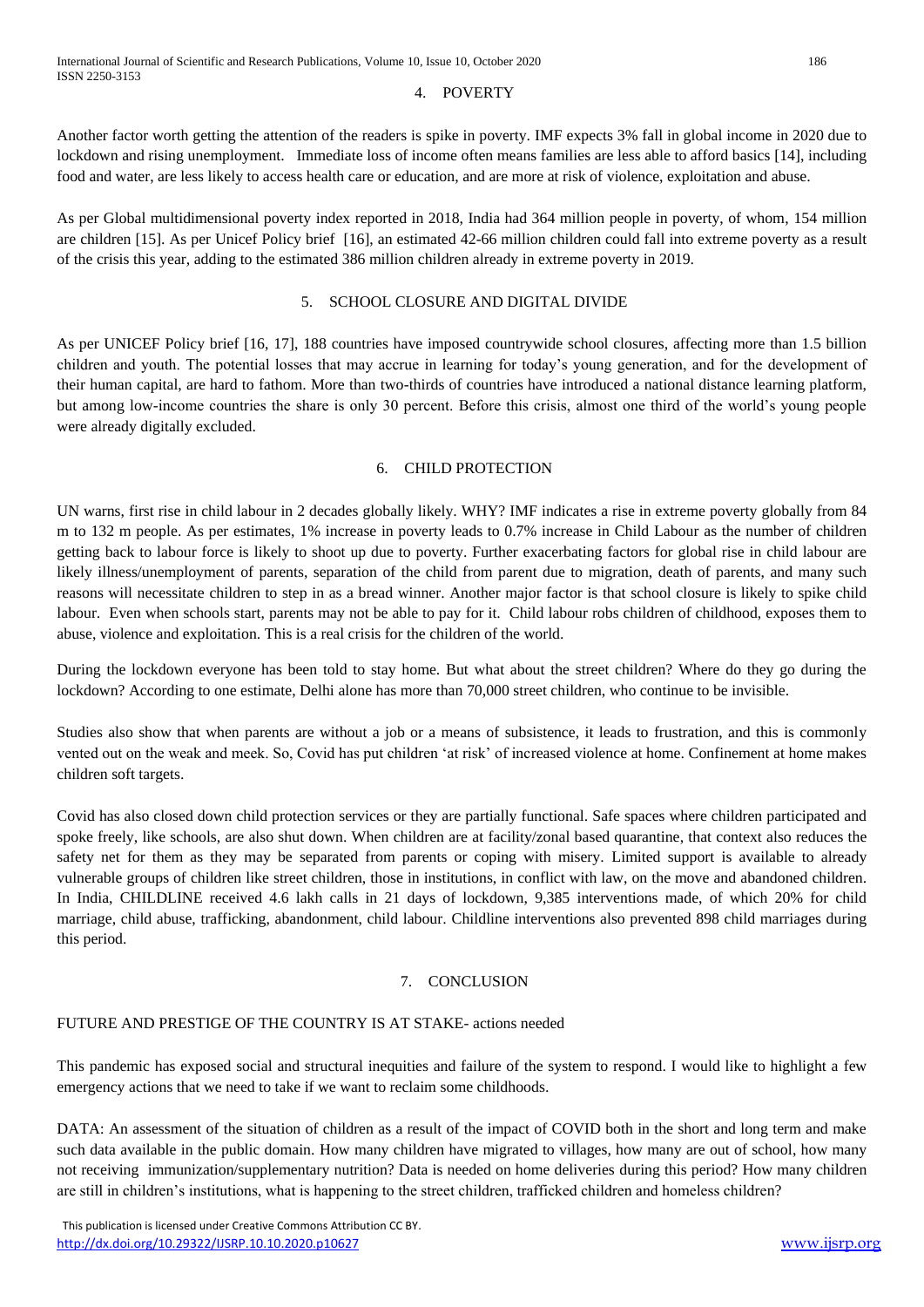RESUME SERVICES: Antenatal check up, nutrition and nutrition supplements services through anganwadis and MCH centres for pregnant mothers should be resumed immediately. Institutional deliveries and attended births are absolutely to be restored to bring back some stability in neonatal deaths.

UTLIZE FUNDS: Funding for children is not cut, existing resources are effectively utilized and augmented where there is a shortfall, and flexibility in utilization of Central Government funding [1].

STATUTORY ENTITLEMENTS: Children and families receive their statutory entitlements to livelihood for adults, food, and supplementary nutrition, health, education, care and protection, and efforts are intensified to cover those currently outside the net of social protection [1].

START SCHOOLS: States should come with staggered opening of schools so that mid-day meals as well as learning opportunities for children are restored. Children, especially girls, children with disabilities and transgender children, are not pushed out of education, children of migrant families are enrolled and supported to continue their education wherever they are.

CHILD PROTECTION SERVICES: Local authorities and bodies ensure children are not exploited, physically/ sexually/ emotionally abused, trafficked for labour/ sexual exploitation/ other purposes, forcibly married, or discriminated against, or separated from their families. Core child protection services, service providers and authorities (Childine, JJBs, CWCs, DCPUs, SJPUs and police, Child Care Institutions, lawyers, frontline workers in CSOs/NGOs, counsellors) and Anganwadi workers are declared as 'essential' during any lockdown or declared emergency [1]. Systems for reporting violence against children are strengthened and accessible to all children, including children with disabilities, children living in CCIs, and children in police custody[1].

This is a clarion call for the children of India.

#### REFERENCE LIST

[1] HAQ. Rights of children in the time of covid-19 Policy Brief. 2020 retreived [https://www.haqcrc.org/wp](https://www.haqcrc.org/wp-content/uploads/2020/07/rights-of-children-in-times-of-covid-19.pdf)[content/uploads/2020/07/rights-of-children-in-times-of-covid-19.pdf](https://www.haqcrc.org/wp-content/uploads/2020/07/rights-of-children-in-times-of-covid-19.pdf)

[2] Chopra,G., *Child Rights in India Challenges and Social Action,* Springer (2015)

[3]. Chopra, G. COVID Has Undone Child Rights Progress. Here's What Govt Must Do. Retrieved from [https://www.thequint.com/voices/opinion/covid-pandemic-child-protection-laws-lack-of-nutrition-anganwadi-centres-maternal](https://www.thequint.com/voices/opinion/covid-pandemic-child-protection-laws-lack-of-nutrition-anganwadi-centres-maternal-health-child-abuse)[health-child-abuse](https://www.thequint.com/voices/opinion/covid-pandemic-child-protection-laws-lack-of-nutrition-anganwadi-centres-maternal-health-child-abuse)

 [4]. Pandey, G. (2020) Coronavirus: *The children struggling to survive India's lockdown* retrieved from <https://www.bbc.com/news/world-asia-india-52210888>

 [5]. Timothy Roberton et al (2020) *Early estimates of the indirect effects of the COVID-19 pandemic on maternal and child mortality in low-income and middle-income countries: a modelling study*. Retrieved from www.thelancet.com/lancetgh Published online May 12, 2020 retrieved fro[m https://doi.org/10.1016/S2214-109X\(20\)30229-1](https://doi.org/10.1016/S2214-109X(20)30229-1)

 [6]. India State-Level Disease Burden Initiative Child Mortality Collaborators (2020) *Subnational mapping of under-5 and neonatal mortality trends in India: the Global Burden of Disease Study 2000–17* retrieved from [https://www.thelancet.com/journals/lancet/article/PIIS0140-6736\(20\)30471-2/fulltext](https://www.thelancet.com/journals/lancet/article/PIIS0140-6736(20)30471-2/fulltext)

 This publication is licensed under Creative Commons Attribution CC BY. [7]**.** UNICEF (2020) *As COVID-19 devastates already fragile health systems, over 440,000 additional children under five could die in the next six months in South Asia, without urgent action* retrieved from https://www.unicef.org/rosa/press-releases/covid-19-devastates-already-fragile-health-systems-over-440000-additional-children